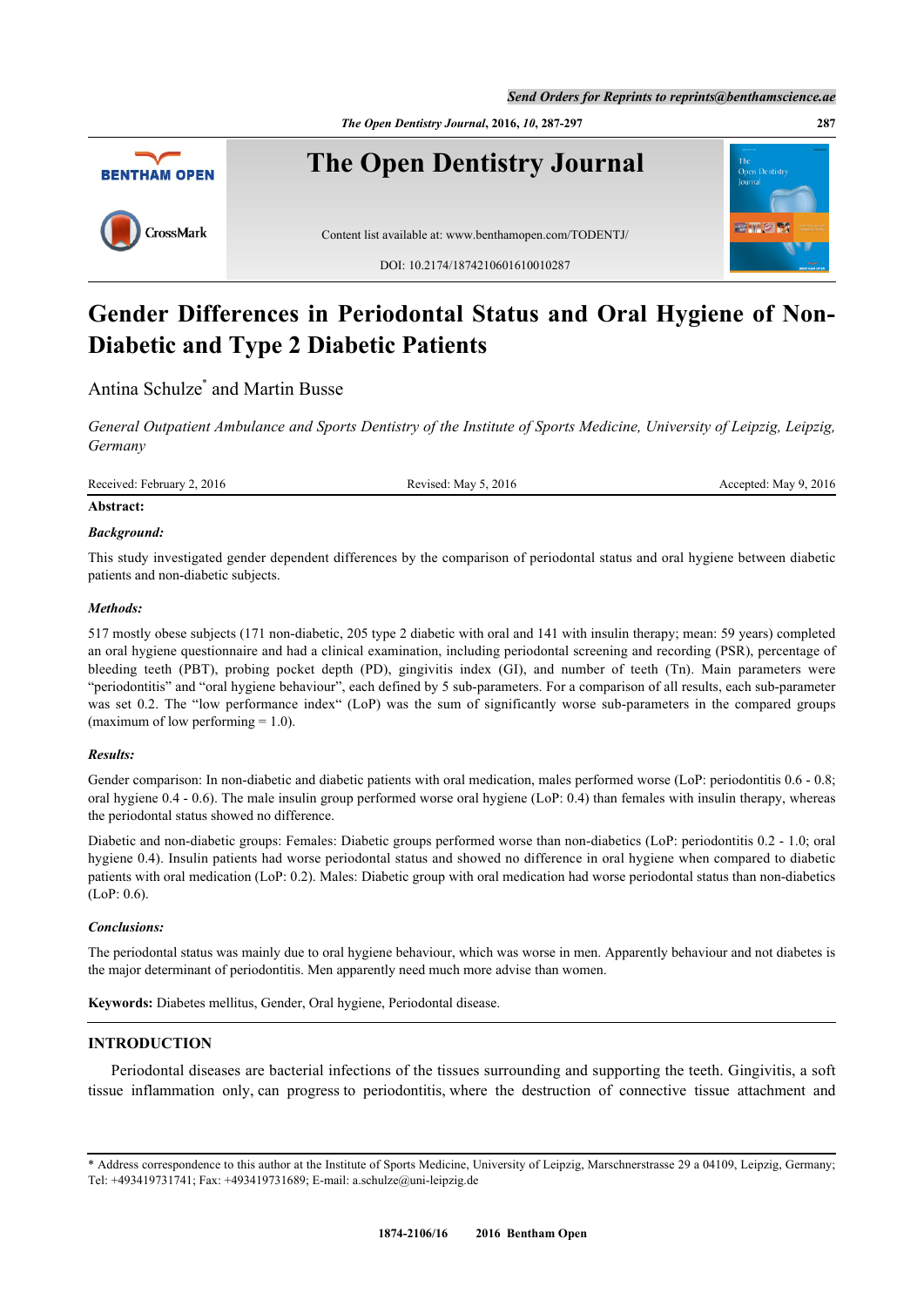alveolar bone can lead to tooth loss. In most populations the prevalences of severe periodontitis is 10-15 % and diabetes is 6.6 % [WHO]. A greater risk of periodontal disease progression and severity was associated with type 2 diabetes mellitus.

Similarities of periodontitis and diabetes:

- A relatively high incidence in the general population
- Higher incidence with increasing age
- Polygenetic disorders with some degree of immunoregulatory dysfunction that involves an enhanced inflammatory response at the local and systemic level.

Diabetes mellitus is related to changes in bacterial population and the production of inflammatory mediators, and reduces the efficacy of the host response. Patients with periodontitis and diabetes had significantly higher levels of local inflammatory mediators compared to systemically healthy individuals with periodontal disease [[1\]](#page-8-0). Severe periodontal disease causes loss of attachment and alveolar bone and teeth, extending beyond the local level to produce systemic effects, increases local and systemic inflammation. It has a major impact on metabolic control in people with diabetes mellitus [[2\]](#page-8-1), increases insulin resistance [\[3](#page-8-2)] and potentially worsens cardiovascular disease [[4](#page-8-3) - [6](#page-8-4)]. Numerous studies have demonstrated that individuals with diabetes tend to have a higher prevalence and severity of periodontal disease than non-diabetic subjects. An analysis of the Third National Health and Nutrition Examination Survey (NHANES III) data set confirms the significantly higher prevalence of periodontitis in diabetic subjects than in non-diabetics (17 % *vs.* 9 %) [\[7](#page-8-5)]. It was also shown that the prevalence of diabetes in patients with periodontitis is twice as high than the prevalence seen in the non-periodontitis patients (12.5 % *vs.* 6.3 %). Comparisons of the periodontal health of nondiabetic and type 2 diabetic patients showed that gingival inflammation and attachment loss were elevated significantly in the diabetic patients [[8,](#page-8-6) [9\]](#page-8-7).

The mechanism of diabetes mellitus effect on the course of periodontal pathology is still not clear, but the severity of both diseases was shown to be dependent on various risk factors such as duration and metabolic control of diabetes as well as the age, social behaviour, oral hygiene level and certain aggravating factors (*e.g.* smoking) [\[10](#page-8-8), [11](#page-8-9)]. Genco *et al.* 2005 [[12\]](#page-8-10) evaluated the relationship between obesity, periodontal disease and diabetes mellitus and found a positive relation between BMI and severity of periodontal attachment loss. In the study of Buduneli *et al.* 2014 [[13\]](#page-8-11) the BMI was not correlated with clinical periodontal parameters in obese female subjects, but with the serum levels of inflammatory molecules. Increased levels of leptin and interleukin-6 (IL-6) in the obese group might be an explanation for a possible relationship between obesity and periodontal disease[[13\]](#page-8-11). Furthermore it appears possible that periodontitis may stimulate inflammatory change in adipose tissue, creating a triangular self-generating cycle of morbidity linking obesity, diabetes and periodontal disease [\[14](#page-8-12)].

Previous studies have shown that better tooth brushing self-efficacy was related to a higher frequency of tooth brushing, less visible plaque and better metabolic control in diabetes [\[15\]](#page-8-13). Health behaviour may partly explain the associations between metabolic control in diabetes and periodontal inflammation [\[16](#page-8-14) - [19](#page-9-0)]. A tendency of higher incidence of periodontal disease was found in males. In the analysis of the NHANES III, the male-to-female prevalence ratios in adults were 1.1 for a probing depth of  $\geq 3$  mm, 1.4 for a probing depth of  $\geq 4$  mm, and 1.7 for a probing depth of ≥ 5 mm [\[20](#page-9-1)].

In the literature, type 2 diabetes is generally referred to as well/bad controlled, or according to the therapy as NIDDM or insulin dependent. Less information exists on the role of oral antidiabetic (OAD) medication *vs.* insulin use in relation to periodontitis or oral hygiene behaviour. Glucose control, immune status and severity of diabetes symptoms may largely vary between these groups. Therefore it is a special aspect of the present study to look at the interrelationship between both OAD and insulin therapy in comparison to a non diabetic overweight group.

We further investigated possible gender dependent differences by the comparison of periodontal status and oral hygiene level between non-diabetic and diabetic patients with respect to type of anti-diabetes drugs.

#### **MATERIAL AND METHODOLOGY**

#### **Study Population and Clinical Measurements**

The data of 517 patients of the Outpatient Ambulance of Sports Medicine at the University of Leipzig were analysed. Measurements of dental health and metabolic state are generally part of the baseline examination in the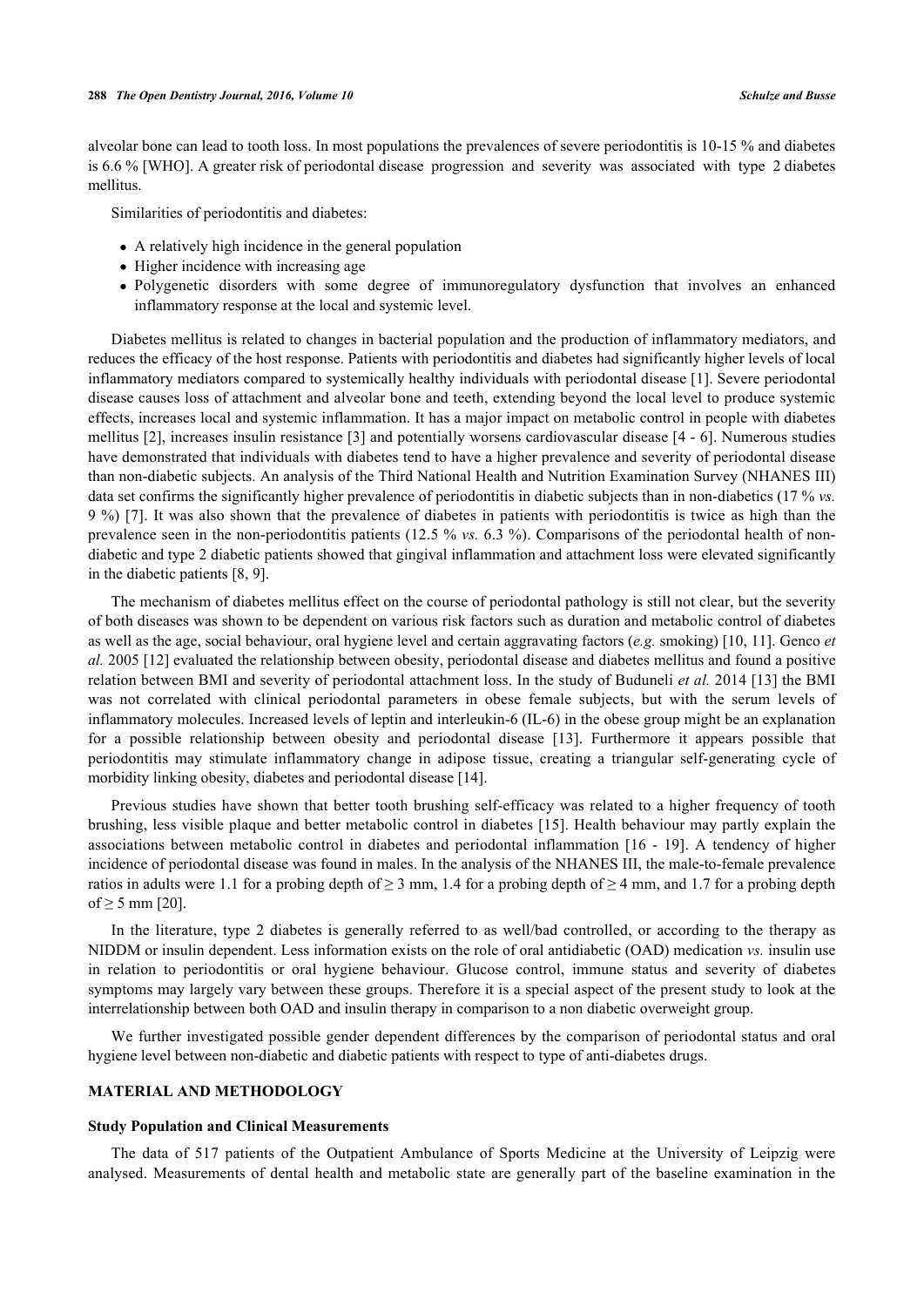ambulance. All relevant clinical characteristics are given in Table **[1](#page-3-0)**. Patients were mostly obese and placed in three major groups, separated by gender: non-diabetic subjects (ND: 114 females: aged 37 to 77 years; 57 males: aged 37 to 75 years), diabetic patients with oral medication (OAD: 108 females: aged 35 to 79 years; 97 males: aged 35 to 78 years), and diabetic patients with insulin regimen (INS: 86 females, aged 36 to 79 years, 55 males, aged 38 to 74 years). The body mass index (BMI) was computed by dividing weight in kilograms by the squared height in meters (mean 30.5  $\pm$  5.1 to 34.6  $\pm$  7.4). The control of diabetes was classified by the percentage of glycated hemoglobin in blood (HbA1c). All subjects had a clinical periodontal examination to measure the gingival index (GI), papillary bleeding index (PBI), visible plaque index (VPI), probing pocket depth (PPD), percentage of bleeding teeth (PBT), periodontal screening and recording (PSR), and number of teeth (Tn). Subjects who participated in this study had a minimum of five (mean 19-20) teeth. (Rationale: The number of 5 teeth is a compromise due to a possible statistical interaction between Tn and PPD. On one hand Tn is a relevant clinical parameter of long lasting periodontitis, which is not age dependent in this study since the age does not markedly vary between the groups. On the other hand fewer teeth increase the variance of pocket depth, which is also an "independent" indicator of periodonitis). Diabetes due to pregnancy or pancreatitis was a further exclusion criterion. The clinical dental examination was done by the same examiner dentist to avoid differences in measurements. The depth of the periodontal pockets was measured by probing the sulcus (pocket) of each tooth using a periodontal probe with a coloured strip (running from 3.5 to 5.5 mm) and a 0.5 mm ball at the tip. The probe was inserted into the crevice until resistance was met. Readings were taken at the mesiofacial, midfacial and distofacial areas as well as the corresponding lingual or palatal areas. The highest reading for each sextant was then recorded. Each sextant was rated according to the PSR scale of criteria: PSR code 0: health, code 1: gingivitis, code 2: calculus and gingivitis, code 3: chronic periodontitis with early or moderate attachment loss, code 4: chronic periodontitis with moderate attachment loss or a form of aggressive periodontitis. A PSR code 3 is determined when the coloured band of the probe remains partially visible (pockets  $= 4-5$  mm). A PSR code 4 implies that the coloured band is not visible (pockets  $\geq$  5.5 mm). The periodontal status was assessed by means of the PSR scoring system. The GI score (Loe and Silness) describes the clinical severity of gingival inflammation. The GI scale criteria are: GI code 0: no bleeding and inflammation, code 1: slight change in colour and mild edema with slight change in texture, mild inflammation, code 2: redness, hypertrophy, edema and glazing, bleeding on probing, moderate inflammation, code 3: marked redness, hypertrophy, edema, ulceration, spontaneous bleeding, severe inflammation.

#### **Questionnaire**

Data were collected using a self-completed oral health questionnaire before the clinical examination. Levels of selfcare were estimated using indicators of oral health hygiene including frequencies and amount of time used for tooth brushing, approximal cleaning per day, and regularity of dental checkups. Information on smoking habits, and medication use was also obtained using a self-administered questionnaire.

#### **Statistical Analyses**

All data are presented as means ± SD. Analysis of groups across time was done using the Mann-Whitney U test, and independent t-test. A *p*-value of  $p < 0.05$  was considered to indicate significance, and  $p < 0.005$  as very significant.

## **Low Performing Index**

For a summarizing comparison of the groups, an additional mathematical attempt was made to show relative differences of the periodontal and oral hygiene status between the various groups.

The main parameters periodontitis and oral hygiene status were each defined by 5 sub-parameters in this study. So, complementary to the clinical data analyses and to sum up the results of the clinical statistics each of the 5 subparameters is set as 0.2 (20 %), therefore each main parameter is 1.0 (100 %).

#### *5 Main Parameters of Periodontal Status*

PSR = periodontal screening and recording, PBT = percentage of bleeding teeth, PPD5 = number of probing pocket depth of 5 mm,  $GI =$  gingival index,  $Tn =$  number of teeth.

## *5 Main Parameters of Oral Hygiene Status*

 $VPI$  = visible plaque index, TBF = tooth brushing frequency, TBT = tooth brushing time, ICF = interdental cleaning per day, FDC = frequency of dental checkups per year.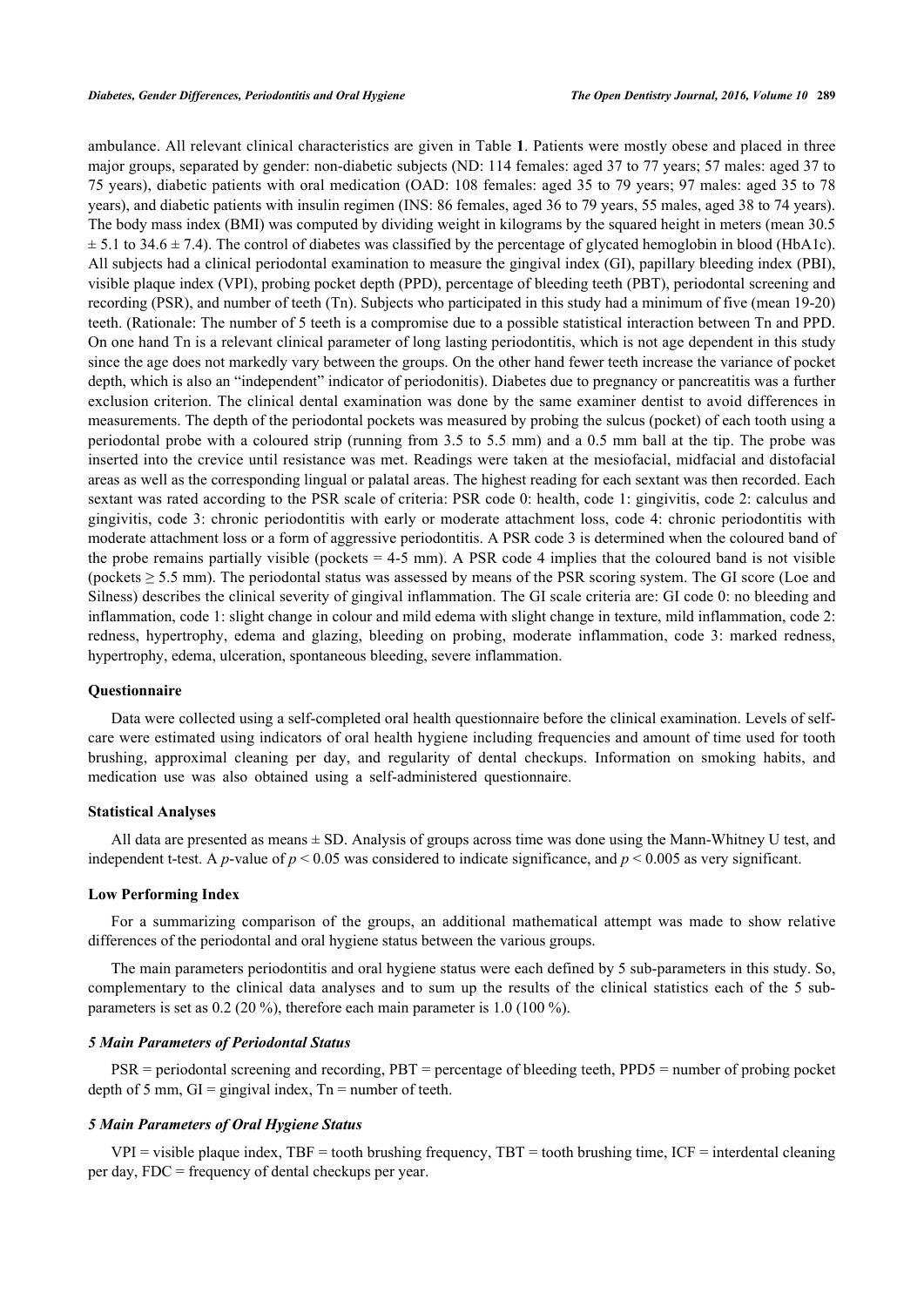So if all sub-parameters (each 0.2) would be worse in one of two compared groups, the relative "low performing index" of this group would be 1. When, *e.g.*, group A is worse in 3 and better in 2 periodontal indices compared with group B, group A has an "low performing index" of 0.2.

#### **RESULTS**

Table **[1](#page-3-0)** shows the mean and relative values of biometrics and metabolic control. The study participants were mostly obese. The level of metabolic control, determined by the glycated haemoglobin in the blood, was quite good (HbA1c  $\leq$ 7 %) in the patients with oral anti-diabetes drugs and females with insulin therapy. Male diabetic patients with insulin regimen had poorer metabolic control (HbA1c  $\geq$  7 %). Table [2](#page-3-1) shows the mean values of periodontal and oral hygiene parameters for all female and male groups.

|                      | ND females n= 114  ND males n= 57 |                   | OAD females n= 108 |                    | $[OAD$ males n= 97 $[INS$ females n= 86 $[INS$ males n= 55 |                  |
|----------------------|-----------------------------------|-------------------|--------------------|--------------------|------------------------------------------------------------|------------------|
| Age                  | $57.32 \pm 10.21$                 | $59.54 \pm 11.03$ | $59.11 \pm 10.36$  | $60.12 \pm 8.54$   | $59.63 \pm 10.39$                                          | $60.76 \pm 8.65$ |
| Weight               | $91.29 \pm 21.71$                 | $94.53 \pm 18.74$ | $91.81 \pm 17.33$  | $102.26 \pm 18.57$ | $91.55 \pm 20.77$                                          | $103 \pm 19.59$  |
| Height               | $1.63 \pm 0.53$                   | $1.75 \pm 0.59$   | $1.64 \pm 0.65$    | $1.74 \pm 0.62$    | $1.62 \pm 0.62$                                            | $1.76 \pm 0.76$  |
| <b>BMI</b>           | $34.27 \pm 8.05$                  | $30.5 \pm 5.08$   | 33.96±5.92         | $33.76 \pm 5.83$   | $34.62 \pm 7.35$                                           | $33.11 \pm 5.53$ |
| HbA1c                |                                   |                   | $6.55 \pm 0.8$     | $6.41 \pm 0.8$     | $6.97 \pm 0.86$                                            | $7.15 \pm 1.09$  |
| <b>Smokers</b>       | 10(8.8)                           | 7(12.3)           | 3(2.8)             | 12(12.4)           | 5(5.8)                                                     | 5(9.1)           |
| Antidepressant drugs | 20(17.5)                          | 2(3.5)            | 8(7.4)             | 2(2.1)             | 5(5.8)                                                     | 3(5.5)           |

<span id="page-3-0"></span>**Table 1. Clinical characteristics of gender separated study participants.**

Age (yrs), weight (kg), height (m), body mass index (BMI), percentage of glycated hemoglobin in the blood (HbA1c, %), number of smokers (n (%)), and persons who take antidepressant drugs (n (%)) in non-diabetic (ND) and diabetic patients with oral (OAD) or insulin therapy (INS).

<span id="page-3-1"></span>

|  | Table 2. Description of the study groups according to the periodontal and oral hygiene parameters. |  |  |
|--|----------------------------------------------------------------------------------------------------|--|--|
|  |                                                                                                    |  |  |

|            | Parameter ND females n= 114 ND males n= 57 |                   | OAD females n= 108 |                   | $[OAD$ males n= 97 $[INS$ females n= 86 $[INS$ males n= 55 |                   |
|------------|--------------------------------------------|-------------------|--------------------|-------------------|------------------------------------------------------------|-------------------|
| <b>PSR</b> | $1.38 \pm 1.37$                            | $1.86 \pm 1.48$   | $1.67 \pm 1.42$    | $2.37 \pm 1.42$   | $2.07 \pm 1.47$                                            | $1.92 \pm 1.45$   |
| PBT        | 47.98±24.30                                | $56.22 \pm 27.36$ | 53.86±28.43        | $63.28 \pm 26.06$ | $61.94 \pm 31.05$                                          | $63.92 \pm 28.32$ |
| PPD 5mm    | $4.08 \pm 9.55$                            | $6.08 \pm 8.75$   | $4.33 \pm 7.97$    | $8.37 \pm 11.63$  | $5.05 \pm 7.04$                                            | $5.87 \pm 10.06$  |
| GI         | $1.04 \pm 1.03$                            | $1.26 \pm 1.10$   | $1.30 \pm 1.12$    | $1.69 \pm 0.94$   | $1.65 \pm 1.14$                                            | $1.47 \pm 1.09$   |
| Tn         | $22.3 \pm 6.3$                             | $22.6 \pm 6.5$    | $20.2 \pm 6.8$     | $20.3 \pm 7.1$    | $19.4 \pm 7.4$                                             | $19.9 \pm 7.9$    |
| <b>VPI</b> | $1.57 \pm 0.69$                            | $1.99 \pm 0.74$   | $1.88 \pm 0.76$    | $2.21 \pm 0.70$   | $1.95 \pm 0.77$                                            | $2.13 \pm 0.82$   |
| <b>TBF</b> | $1.97 \pm 0.49$                            | $1.83 \pm 0.50$   | $1.91 \pm 0.60$    | $1.61 \pm 0.72$   | $1.96 \pm 0.46$                                            | $1.73 \pm 0.70$   |
| <b>TBT</b> | $5.89 \pm 2.41$                            | $4.59 \pm 2.08$   | $5.60 \pm 2.76$    | $4.72 \pm 2.45$   | $5.86 \pm 2.90$                                            | $4.78 \pm 2.47$   |
| ICF        | $0.88 \pm 0.84$                            | $0.67 \pm 0.80$   | $0.64 \pm 0.81$    | $0.57 \pm 0.79$   | $0.60 \pm 0.77$                                            | $0.55 \pm 0.81$   |
| <b>FDC</b> | $1.64 \pm 0.57$                            | $1.54 \pm 0.64$   | $1.61 \pm 0.53$    | $1.47 \pm 0.58$   | $1.59 \pm 0.63$                                            | $1.45 \pm 0.61$   |

Descriptive analysis of periodontal parameters and oral hygiene behaviour after gender dependent categorization: mean periodontal screening and recording (PSR), percentage of bleeding teeth (PBT), number of probing pockets with 5 mm (PPD5), gingival index (GI), number of teeth (Tn), visible plaque index (VPI), tooth brushing frequency per day (TBF), amount of time for tooth brushing per day (TBT), interdental cleaning frequency per day (ICF), and frequency of dental checkups per year (FDC) of the non-diabetes (ND) and diabetes groups with oral (OAD) and insulin therapy (INS).

## **Female Groups**

#### *ND vs. OAD*

Female type 2 diabetic patients with oral therapy had a lower number of teeth ( $p < 0.02$ ), more visible plaque ( $p$ < 0.005), and performed less interdental cleaning ( $p$  < 0.03) than non-diabetic females (Tables [2](#page-3-1) & [3](#page-4-0)).

#### *ND vs. INS*

Compared to non-diabetic women, female type 2 diabetic patients with insulin therapy had less teeth ( $p < 0.005$ ), and more visible plaque ( $p < 0.0008$ ). GI, PSR, the percentage of bleeding teeth and the number of probing pocket depths with 5 mm were all markedly higher (*p* < 0.0004; *p* < 0.001; *p* < 0.002; *p* < 0.03) (Tables **[2](#page-3-1)** & **[3](#page-4-0)**).

#### *OAD vs. INS*

Compared to diabetic women with oral therapy, female type 2 diabetic patients with insulin therapy had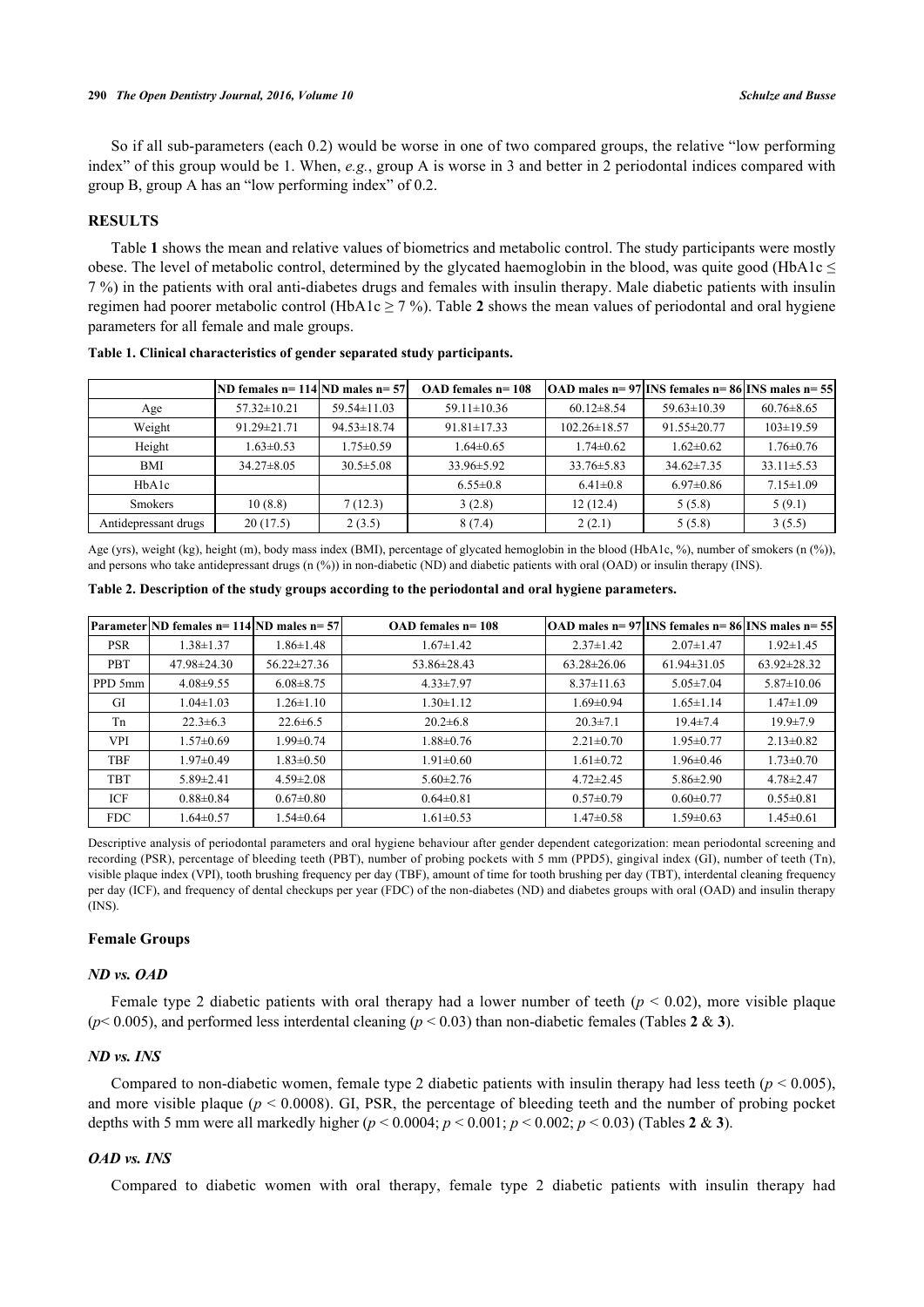significantly more mobile teeth  $(p < 0.05)$ , higher HbA[1](#page-3-0)c values  $(p < 0.001)$  (Table 1), and significant higher GI values (*p* < 0.04) (Table **[2](#page-3-1)** & **[3](#page-4-0)**).

## **Male Groups**

#### *ND vs. OAD*

Compared to non-diabetic men, male type 2 diabetic patients with oral therapy had a lower number of teeth (*p* < 0.02), higher BMI, GI, and PSR (*p* < 0.002; *p* < 0.02; *p* < 0.04) (Table **[1](#page-3-0)**-**[3](#page-4-0)**).

## *ND vs. INS*

Compared to non-diabetic men, type 2 diabetic males with insulin regimen had a higher BMI ( $p < 0.03$ ) (Table [1](#page-3-0)).

## *OAD vs. INS*

The HbA[1](#page-3-0)c of  $7.15 \pm 1.09$  % was significantly higher in men with insulin regimen (Table 1).

Table **[3](#page-4-0)**. Differences in periodontal parameters and oral health behaviour in non-diabetic and diabetic females/males with oral or insulin therapy. Indicated groups (OAD, INS *e.g.*) had worse parameters.

<span id="page-4-0"></span>**Table 3. Differences in periodontal parameters and oral health behaviour of all groups after gender subdivision.**

|                              | Indices of periodontal status and p-value |            |                  |            | Indices of oral hygiene behaviour and p-value |            |     |            |            |            |
|------------------------------|-------------------------------------------|------------|------------------|------------|-----------------------------------------------|------------|-----|------------|------------|------------|
| <b>Groups</b>                | PSR                                       | PBT        | PPD <sub>5</sub> | GI         | Тn                                            | VPI        | TBF | <b>TBT</b> | ICF        | <b>FDC</b> |
| $ND$ <i>vs.</i> OAD Females  |                                           | ٠          |                  |            | <b>OAD</b>                                    | <b>OAD</b> |     |            | <b>OAD</b> |            |
| ND vs. INS Females           | <b>INS</b>                                | <b>INS</b> | <b>INS</b>       | <b>INS</b> | <b>INS</b>                                    | <b>INS</b> |     |            | <b>INS</b> |            |
| $OAD$ <i>vs.</i> INS Females |                                           |            |                  | <b>INS</b> |                                               |            |     |            |            |            |
| ND vs. OAD Males             | <b>OAD</b>                                | ٠          |                  | <b>OAD</b> | <b>OAD</b>                                    |            |     |            |            |            |
| ND <i>vs.</i> INS Males      |                                           |            |                  |            |                                               |            |     |            |            |            |
| $OAD$ <i>vs.</i> INS Males   |                                           |            |                  |            |                                               |            |     |            |            |            |

Abbreviations used:  $ND =$  non-diabetic subjects,  $OAD =$  diabetic subjects with oral therapy,  $INS =$  diabetic subjects with insulin therapy,  $\cdot =$  no significant difference, PSR = periodontal screening and recording, PBT = percentage of bleeding teeth, PPD5 = number of probing pocket depth of 5 mm,  $GI =$  gingival index,  $Tn =$  number of teeth,  $VPI =$  visible plaque index,  $TBF =$  tooth brushing frequency,  $TBT =$  tooth brushing time, ICF = interdental cleaning per day, FDC = frequency of dental checkups per year.

#### **Gender Differences**

#### *Non Diabetic Patients (ND)*

Non-diabetic males had markedly more probing pocket depths of 5 mm ( $p < 0.01$ ), significantly higher periodontal inflammation scores (PSR  $(p < 0.05)$  and percentage of bleeding teeth  $(p < 0.05)$ ), markedly more visible plaque  $(p < 0.001)$ , and spent significantly less time for tooth brushing  $(p < 0.001)$  (Table [4](#page-5-0)). Their BMI was significantly lower (*p* < 0.008) (Table **[4](#page-5-0)**).

#### *Non-insulin Patients (OAD)*

Male type 2 diabetic patients with oral therapy showed significantly higher GI ( $p < 0.008$ ) and PSR ( $p < 0.0008$ ), more visible plaque ( $p < 0.003$ ) and spent less time ( $p < 0.03$ ) for less frequent tooth brushing ( $p < 0.01$ ). Male diabetic patients had a significant increase in the number of probing pocket depths of 5 mm ( $p < 0.004$ ), percentage of bleeding teeth (*p* < 0.02) (Table **[4](#page-5-0)**).

#### *Insulin Patients (INS)*

Gender differences in type 2 diabetic patients with insulin regimen were only found in oral hygiene behaviour. Females brushed their teeth more frequently ( $p < 0.05$ ), and spent more time for brushing ( $p < 0.04$  $p < 0.04$ ) (Table 4).

Table **[4](#page-5-0)**. Gender differences in periodontal parameters and oral health behaviour of the non-diabetes group, and diabetes groups with oral or insulin therapy. Only the male or female group with worse periodontal status, oral hygiene is listed.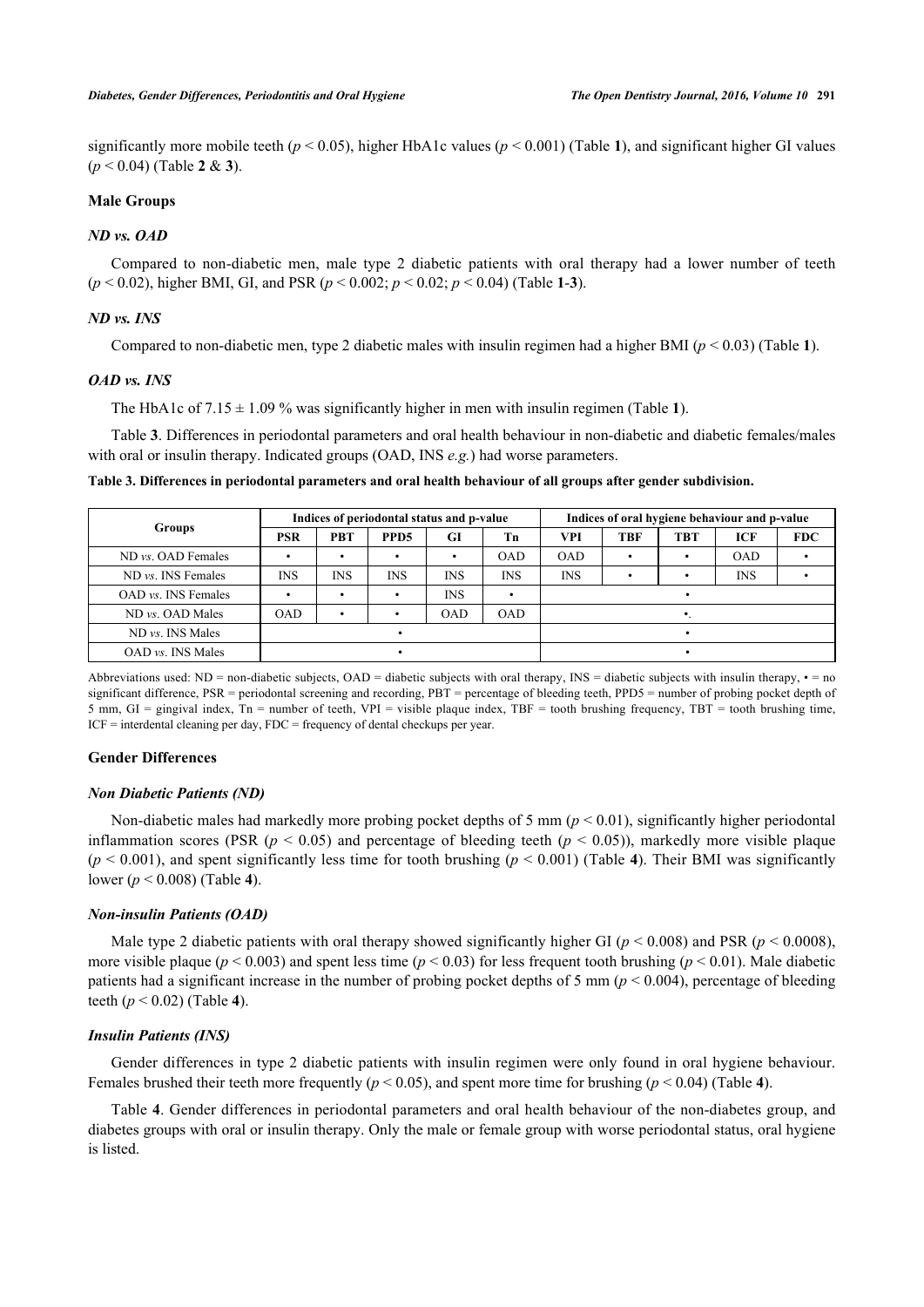#### **292** *The Open Dentistry Journal, 2016, Volume 10 Schulze and Busse*

#### <span id="page-5-0"></span>**Table 4. Gender differences in periodontal status and oral hygiene behaviour of all non-diabetic and diabetic subjects.**

| Group             | Indices of periodontal status<br>and p-value |            |                  |    |    | Indices of oral hygiene behaviour<br>and p-value |            |            |     |            |
|-------------------|----------------------------------------------|------------|------------------|----|----|--------------------------------------------------|------------|------------|-----|------------|
|                   | <b>PSR</b>                                   | <b>PBT</b> | PPD <sub>5</sub> | GI | Tn | <b>VPI</b>                                       | <b>TBF</b> | <b>TBT</b> | ICF | <b>FDC</b> |
| ND<br>F/M         | M                                            | M          | M                | ٠  | ٠  | M                                                |            | M          |     |            |
| <b>OAD</b><br>F/M | M                                            | M          | M                | M  | ٠  | M                                                | M          | M          |     |            |
| <b>INS</b><br>F/M |                                              |            |                  |    |    |                                                  | M          | M          |     |            |

Abbreviations used: ND = non-diabetic subjects, OAD = diabetic patients with oral therapy, INS = diabetic patients with insulin therapy,  $\cdot$  = no significant difference, PSR = periodontal screening and recording, PBT = percentage of bleeding teeth, PPD5 = probing pocket depth of 5 mm,  $GI =$  gingival index,  $Tn =$  number of teeth,  $VPI =$  visible plaque index,  $TBF =$  tooth brushing frequency,  $TBT =$  tooth brushing time,  $ICF =$  interdental cleaning per day,  $FDC =$  frequency of dental checkups,  $F =$  females,  $M =$  males.

## **Low performing index (LoP) within female groups**

| Periodontal status | $ND$ <i>vs.</i> $OAD$  | OAD 0.2            |
|--------------------|------------------------|--------------------|
|                    | $ND$ <i>vs.</i> $INS$  | INS <sub>1.0</sub> |
|                    | $OAD$ <i>vs.</i> $INS$ | INS 0.2            |
| Oral hygiene       | $ND$ <i>vs.</i> $OAD$  | OAD 0.4            |
|                    | $ND$ <i>vs.</i> $INS$  | INS 0.4            |
|                    | $OAD$ <i>vs.</i> $INS$ | no difference      |

The insulin group had the worst periodontal status; hygiene behaviour was worse in both diabetic groups, relative to non-diabetics.

#### **Low performing index (LoP) within male groups**

| Periodontal status | $ND$ vs. $OAD$                          | OAD 0.6       |  |  |
|--------------------|-----------------------------------------|---------------|--|--|
|                    | $ND$ <i>vs.</i> $INS$                   | no difference |  |  |
|                    | OAD vs. INS                             | no difference |  |  |
| Oral hygiene       | no difference between any of the groups |               |  |  |

#### **Low performing index (LoP) female** *vs.* **male groups**

| Periodontal status | $ND_{\text{female}}\nu s. ND_{\text{male}}$                     | male $0.6$    |
|--------------------|-----------------------------------------------------------------|---------------|
|                    | $OAD_{\text{female}}$ <i>vs.</i> $OAD_{\text{male}}$            | male $0.8$    |
|                    | $INS_{\text{female}}\nu S$ . $INS_{\text{male}}$                | no difference |
| Oral hygiene       | $ND_{male}$ vs. $ND_{female}$                                   | male $0.4$    |
|                    | $\mathrm{OAD}_\mathrm{male}$ vs. $\mathrm{OAD}_\mathrm{female}$ | male $0.6$    |
|                    | $\text{INS}_{\text{male}}\nu s$ . $\text{INS}_{\text{female}}$  | male $0.4$    |

In summary, male subjects had worse values than women in almost all groups. Only the periodontal status was similar in male or female insulin-dependent subjects.

#### **DISCUSSION**

The overall objective of the present investigation was to study gender dependent differences in periodontal status and oral health behaviour of non-diabetic and type 2 diabetic patients with different medication concepts. No such results have come to our knowledge in the literature. A possible relationship between periodontitis, medical management of diabetes and glycemic control was another objective of the study.

## **Oral Hygiene, Periodontitis and Diabetes in Women**

The present results demonstrate less success to maintain oral health in diabetic women, independently of the medication (OAD or insulin), though this difference was limited to the visible plaque index and interdental cleaning (Table **[3](#page-4-0)**). Whereas a minor number of teeth were the only difference between non diabetics and OAD, indices of periodontitis were markedly increased in women with insulin regimen in relation to non-diabetics and the gingival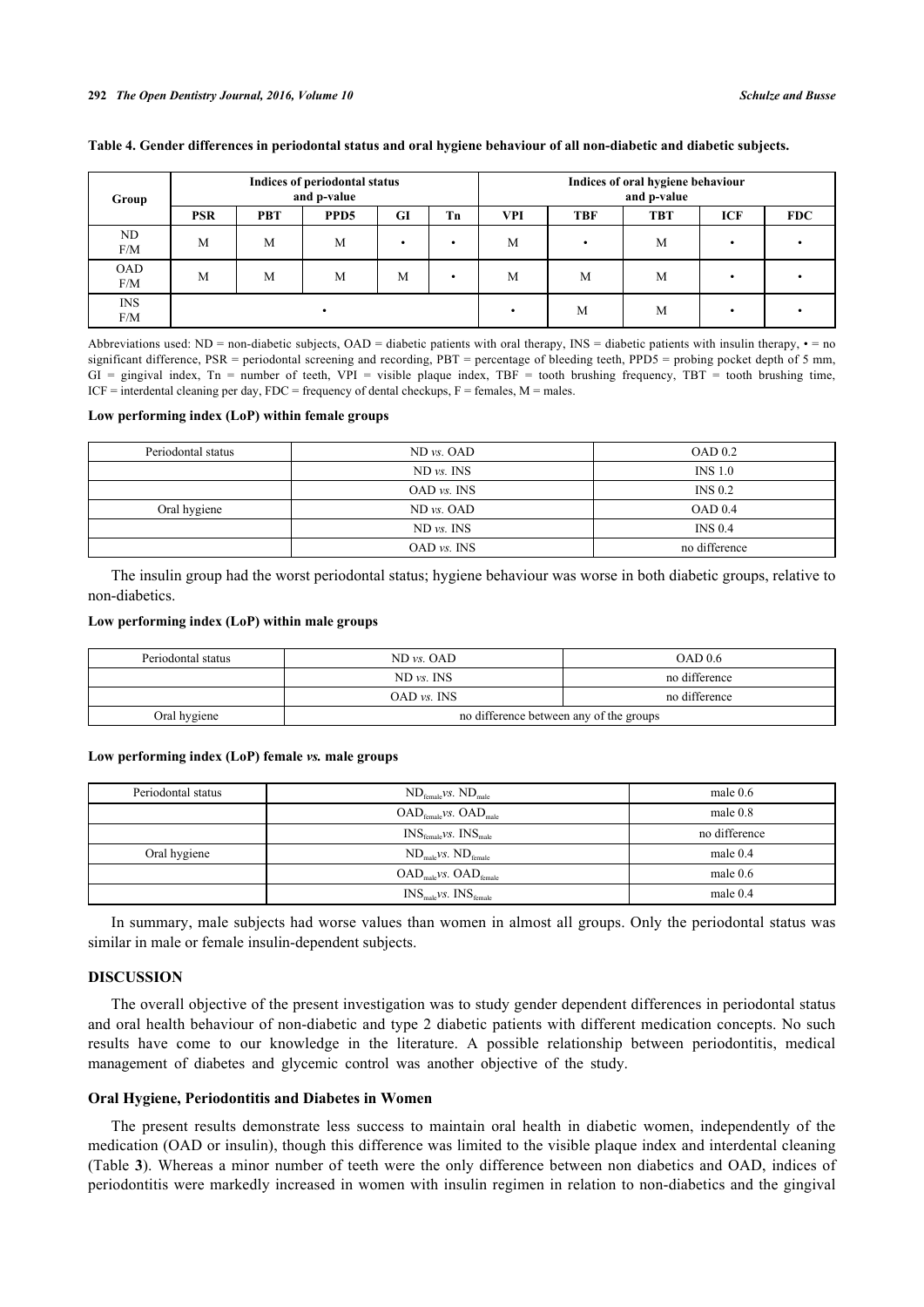index was significantly higher than in OAD patients (Table **[3](#page-4-0)**). Body weight and age in the groups were similar; HbA1c was higher in the insulin group only (Table **[1](#page-3-0)**). So a less accentuated care for oral health apparently is a major factor for more severe periodontitis in diabetes. Worse blood glucose management together with higher HbA1c values may further contribute to reduced immune defence and increased low grade inflammation in the insulin group. Other factors, such as age or body weight were similar between the groups and therefore play apparently no major role for the observed differences. Further a cause-effect relationship of increased body weight and periodontitis has not been proven [\[21](#page-9-2), [22\]](#page-9-3), and more studies with longitudinal prospective design are needed. A recent studies reported that increases in BMI were associated with worsening periodontal status in Japanese students [[23\]](#page-9-4), whereas another recent study found no correlation between BMI and severity of periodontal disease in non smokers without diabetes mellitus [[24\]](#page-9-5).

An explanation for a possible minor interest in oral hygiene cannot be derived from the present results. Depressive mood which may act as a relevant pathogenetic factor for periodontitis [\[25](#page-9-6) - [27\]](#page-9-7) may [\[28](#page-9-8)] or may not [[29](#page-9-9)] occur in diabetes. In our study women took more frequently antidepressant medicals than men, especially non-diabetic females (17.5 % *vs*. 3.5 %), and diabetic women with oral therapy (7.4 % *vs*. 2.1 %). It cannot be determined if the better oral hygiene was influenced by the antidepressant therapy.

#### **Oral Hygiene, Periodontitis and Diabetes in Men**

No significant differences were found in men with respect to oral hygiene behaviour. Only a worse PSR and a minor number of teeth were seen in OAD patients, all other parameters or groups showed no relevant differences (Table **[3](#page-4-0)**).

These are interesting results since a worse periodontal status in diabetic patients is generally assumed [\[30](#page-9-10)]. This yields, at least in part, for the female group in our present study. In men there was only a minor difference between OAD and non-diabetic male subjects, but not in non-diabetic or OAD *vs*. insulin dependent patients. Since there was a significant difference in body weight and BMI between non diabetic and diabetic males, it again appears that weight differences alone may not account for a higher risk for periodontitis.

From an absolute point of view oral hygiene and periodontal status were bad in all male groups.

Therefore these facts strengthen the results in women indicating that hygiene behaviour may be the major reason for a better or worse periodontal status, independently of a further systemic disease.

## **General Gender Differences**

Data concerning worse oral hygiene behaviour in males were found in the following studies: Alcouffe 1989 [[31](#page-9-11)] reported in a very small group (26 women, 28 men) a better oral hygiene in women. Strauss and Stefanou 2014 [[32](#page-9-12)] reported in 573 adults with diabetes that females practise more often daily interdental cleaning. A better oral hygiene care among dentate adult women [[33\]](#page-9-13), and elderly women [[34\]](#page-9-14) were found.

In this present study men performed significantly lower in all groups with respect to oral hygiene and periodontal status with the exception of the insulin therapy group. This is in line with other reports about apparent gender effects on periodontitis.

Desvarieux *et al.* 2004 [[35\]](#page-9-15) reported that male subjects between the age of 45 and 75 years and without history of myocardial infarction had nearly 50 % more periodontal disease compared with females. Karikoski *et al.* 2001 [[36](#page-9-16)] assessed the effects of oral self-care on periodontal health indicators among adults with diabetes. Women reported brushing their teeth more frequently, and differences in plaque were significantly lower than those of men.

Merchant *et al.* 2002, 2003 [[37,](#page-9-17) [38\]](#page-9-18) did not find an association between oral hygiene practices and periodontitis in a sample of men in the study cohort. In contrast our present results show a strong correlation between plaque and periodontal parameters, and further indicate that diabetes alone does not necessarily induce higher grades of periodontitis.

#### *Diabetes and Periodontitis- a "Bidirectional" Relationship*

Age, smoking, diabetes mellitus and oral hygiene have been consistently linked to periodontal disease [\[39\]](#page-9-19). The association of glycemic disorder with periodontal damage has been investigated in diabetics, and even preclinical glycemic disorder could be a risk factor for periodontal disease as well [\[39](#page-9-19)]. The role of diabetes as causative factor for periodontitis has been proved in a number of studies. Even so, almost half of the relevant papers have not documented such a relationship [[40](#page-10-0)]. The possible relationship between diabetes and periodontitis is often called "bidirectional".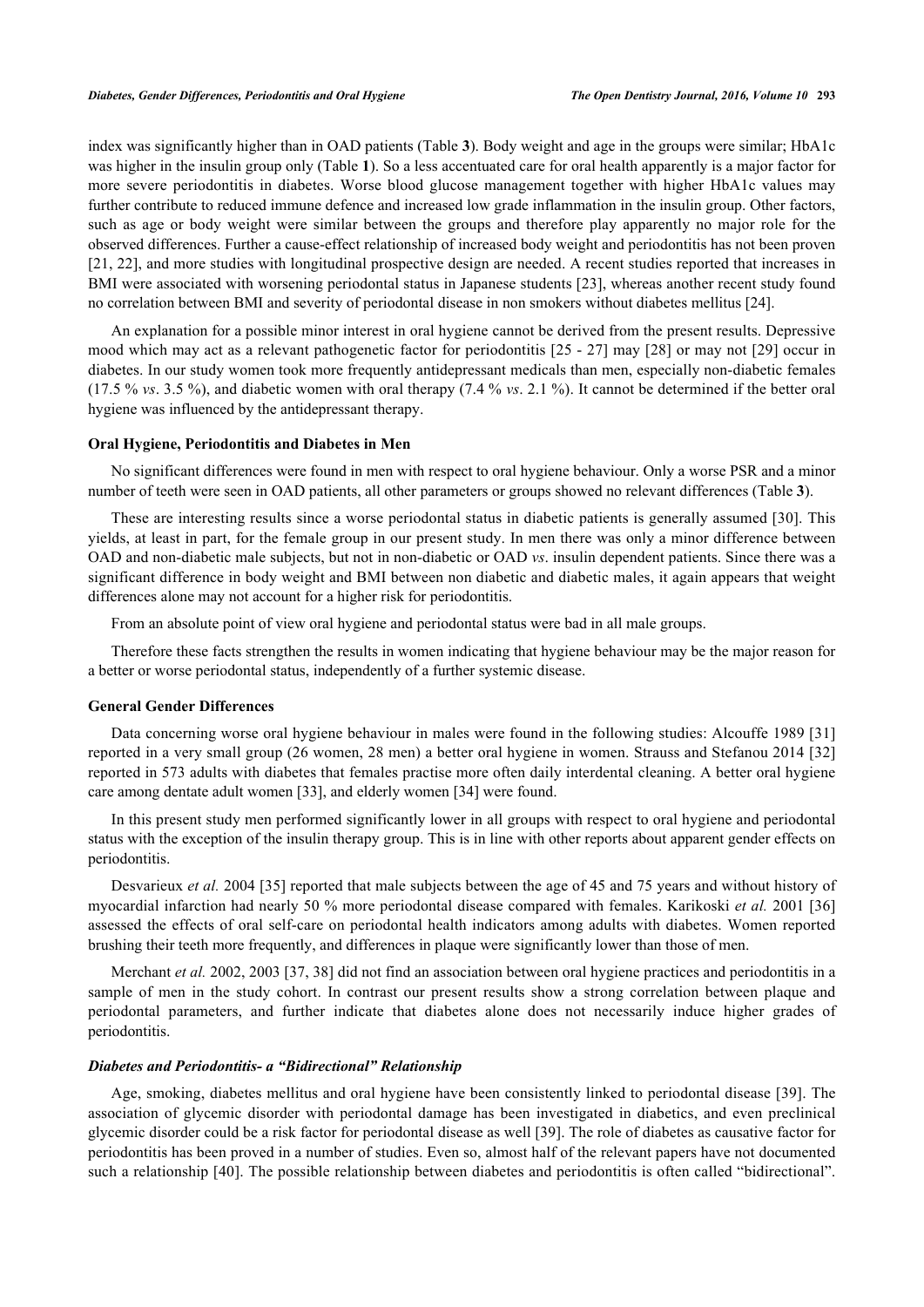There is evidence that an improvement of acute periodontitis may improve glycemic control rapidly [[3\]](#page-8-2). The effects of chronic improvement of periodontitis on glycemic control are controversially discussed [[2,](#page-8-1) [19](#page-9-0), [41\]](#page-10-1), though there is an increasing body of evidence that improved oral heath also improves diabetes control [[42\]](#page-10-2). In the present study both lines are found. In the female groups, the underperforming index was markedly higher in diabetes and highest in the insulin group, but these differences were well related to the oral hygiene behaviour. In males there was no relevant relationship between diabetes and periodontitis or diabetes therapy, but there were also no relevant differences between oral hygiene. Males are known for a generally higher incidence of periodontitis (68 %) [[43,](#page-10-3) [44\]](#page-10-4). Compared with women, non-diabetic and non-insulin males underperformed markedly in the present study.

Altogether, this may indicate on the one hand that oral hygiene behaviour was a major determinant for the periodontal status in our patients and, on the other hand, that diabetes may act more as an intensifying factor than as the primary cause for periodontitis in the present study.

## *Relation Between Periodontitis and Glycemic Control*

According to Bain *et al.* 2009 [\[45](#page-10-5)] females with periodontal diseases have a greater risk for inflammatory-based systemic diseases than males. In the present study a comparable periodontal status in men and women was related to similar glycemic control. So this present study does not indicate an apparent greater risk for an increased inflammatory stress in women compared to men.

There was an apparent relation between a worsened periodontal status and the presence of diabetes only in women. But there was also an apparent relation between diligence of oral hygiene and the presence of diabetes. So it remains unclear whether diabetes and periodontal status are cause and effect in the present study. In women with insulin regimen there is a worse periodontal status and glycemic control than in women with oral medication. In contrast, there were no differences in oral hygiene behaviours in these groups. This would support the hypothesis of an interrelationship between glycemic control and periodontal status.

#### *Number of Missing Teeth*

The increasing number of missing teeth in diabetics may primarily result from severe periodontitis with tooth mobility or deep pockets. The fact that women had less periodontal inflammation scores but had lost an equal number of teeth might be due to reasons independent of periodontal disease. A number of studies have reported on the relationship between osteoporosis, periodontal disease and tooth loss [\[46](#page-10-6), [47](#page-10-7)]. So osteoporosis might be another reason for the tooth loss in the postmenopausal women of our study.

## *Interproximal Cleaning*

Tooth brushing may be effective in removing plaque on buccal and lingual surfaces, but it will not reach interdental plaque. A number of other hygiene devices are available to accomplish this: dental floss, interdental brushes, and toothpicks.

Periodontitis and gingivitis lesions are predominantly observed in the interproximal or interdental sites; these sites are most frequently coated with plaque. A toothbrush cannot completely clean the interdental surfaces, so interproximal cleaning represents an important aspect of oral self-care and has beneficial effects on plaque and gingival health [[48](#page-10-8), [49\]](#page-10-9). Due to the importance of interproximal cleaning, it is surprising that only few studies exist on this topic. Anyway, our study shows very plainly that the frequency of interproximal cleaning in all groups was far below the recommendations of daily practice and may therefore be a major determinant for increased periodontitis in all groups.

## **CONCLUSION**

The present results show that:

- 1. Periodontitis was more severe in males than in females, with exception of patients using insulin.
- 2. Periodontitis was similar in men with or without diabetes. Together with the other results of this study, this may indicate that hygiene behaviour, but not diabetes, is the predominant reason for the periodontal status in our groups.
- 3. Oral hygiene behaviour appears as the major determinant of oral health in the present study, whereas diabetes apparently had a minor or no effect on periodontal parameters.
- 4. In the light of these results, oral hygiene behaviour should become a major target in diabetes management.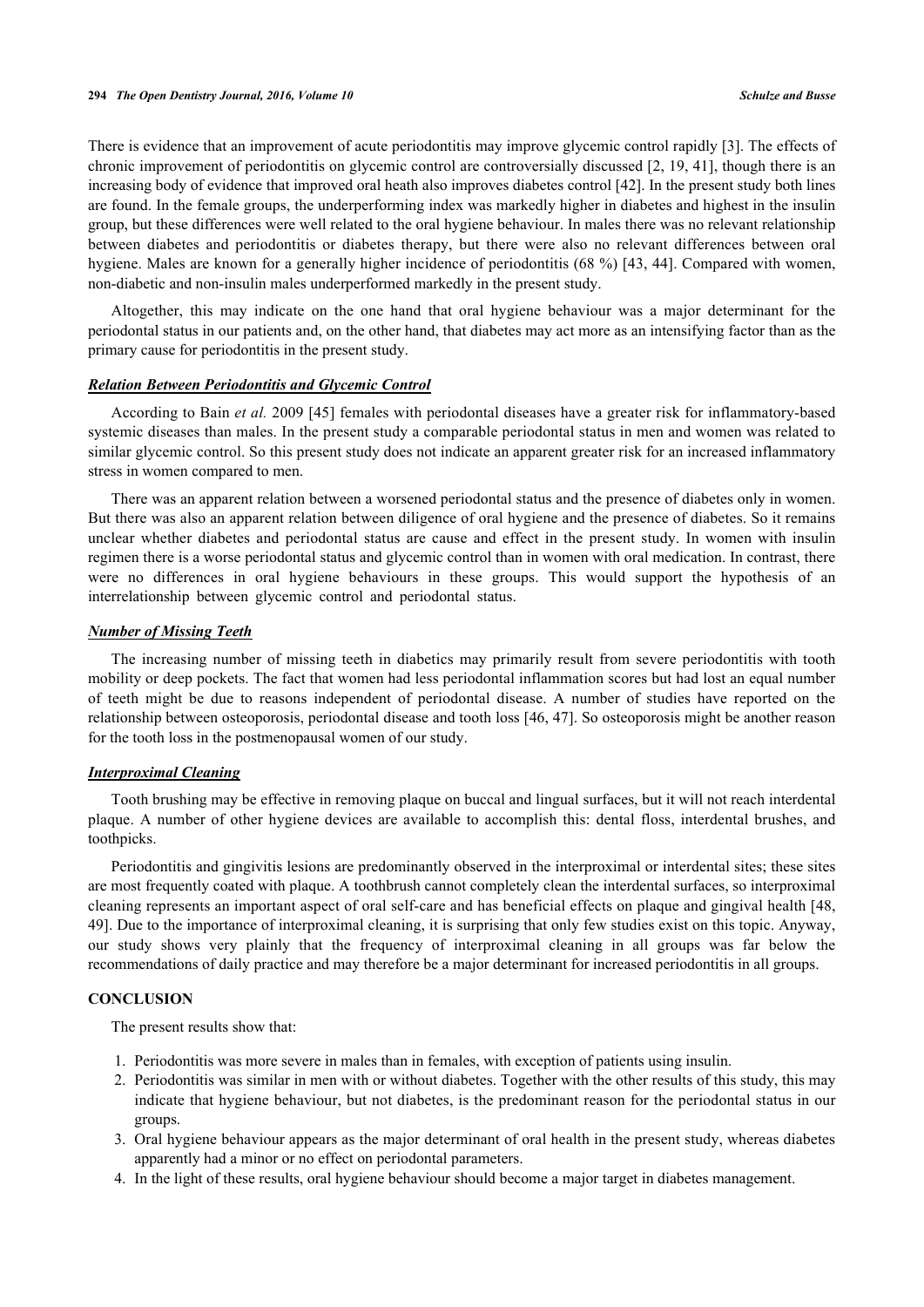## **CONFLICT OF INTEREST**

The authors confirm that this article content has no conflict of interest.

#### **ACKNOWLEDGEMENTS**

Declared none.

## **REFERENCES**

- <span id="page-8-0"></span>[1] Southerland JH, Taylor GW, Offenbacher S. Diabetes and periodontal infection: Making the connection. Clin Diabetes 2005; 23: 171-8. [\[http://dx.doi.org/10.2337/diaclin.23.4.171\]](http://dx.doi.org/10.2337/diaclin.23.4.171)
- <span id="page-8-1"></span>[2] Taylor GW, Borgnakke WS. Periodontal disease: associations with diabetes, glycemic control and complications. Oral Dis 2008; 14(3): 191-203. [\[http://dx.doi.org/10.1111/j.1601-0825.2008.01442.x\]](http://dx.doi.org/10.1111/j.1601-0825.2008.01442.x) [PMID: [18336370](http://www.ncbi.nlm.nih.gov/pubmed/18336370)]
- <span id="page-8-2"></span>[3] Schulze A, Schönauer M, Busse M. Sudden improvement of insulin sensitivity related to an endodontic treatment. J Periodontol 2007; 78(12): 2380-4. [\[http://dx.doi.org/10.1902/jop.2007.070033](http://dx.doi.org/10.1902/jop.2007.070033)] [PMID: [18052712\]](http://www.ncbi.nlm.nih.gov/pubmed/18052712)
- <span id="page-8-3"></span>[4] Van Dyke TE. Resolution of inflammation-unraveling mechanistic links between periodontitis and cardiovascular disease. J Dent 2009; 37(8): S582-3.
	- [\[http://dx.doi.org/10.1016/j.jdent.2009.05.013](http://dx.doi.org/10.1016/j.jdent.2009.05.013)] [PMID: [19501948\]](http://www.ncbi.nlm.nih.gov/pubmed/19501948)
- [5] Tonetti MS. Periodontitis and risk for atherosclerosis: an update on intervention trials. J Clin Periodontol 2009; 36(Suppl 10): 15-9. [\[http://dx.doi.org/10.1111/j.1600-051X.2009.01417.x](http://dx.doi.org/10.1111/j.1600-051X.2009.01417.x)] [PMID: [19432627](http://www.ncbi.nlm.nih.gov/pubmed/19432627)]
- <span id="page-8-4"></span>[6] Janket SJ, Jones JA, Meurman JH, Baird AE, Van Dyke TE. Oral infection, hyperglycemia, and endothelial dysfunction. Oral Surg Oral Med Oral Pathol Oral Radiol Endod 2008; 105(2): 173-9. [\[http://dx.doi.org/10.1016/j.tripleo.2007.06.027\]](http://dx.doi.org/10.1016/j.tripleo.2007.06.027) [PMID: [17905606](http://www.ncbi.nlm.nih.gov/pubmed/17905606)]
- <span id="page-8-5"></span>[7] Dye BA, Tan S, Smith V, *et al.* Trends in oral health status: United States, 1988 to 1994 and 1999 to 2004, National Center for Health Statistics. Vital Health Stat 2007; 11: 1-92.
- <span id="page-8-6"></span>[8] Lu HK, Yang PC. Cross-sectional analysis of different variables of patients with non-insulin dependent diabetes and their periodontal status. Int J Periodontics Restorative Dent 2004; 24(1): 71-9. [PMID: [14984148\]](http://www.ncbi.nlm.nih.gov/pubmed/14984148)
- <span id="page-8-7"></span>[9] Mattout C, Bourgeois D, Bouchard P. Type 2 diabetes and periodontal indicators: epidemiology in France 2002-2003. J Periodontal Res 2006; 41(4): 253-8.

[\[http://dx.doi.org/10.1111/j.1600-0765.2006.00862.x\]](http://dx.doi.org/10.1111/j.1600-0765.2006.00862.x) [PMID: [16827717](http://www.ncbi.nlm.nih.gov/pubmed/16827717)]

- <span id="page-8-8"></span>[10] Lalla E, Papapanou PN. Diabetes mellitus and periodontitis: a tale of two common interrelated diseases. Nat Rev Endocrinol 2011; 7(12): 738-48.
	- [\[http://dx.doi.org/10.1038/nrendo.2011.106](http://dx.doi.org/10.1038/nrendo.2011.106)] [PMID: [21709707\]](http://www.ncbi.nlm.nih.gov/pubmed/21709707)
- <span id="page-8-9"></span>[11] Khader YS, Dauod AS, El-Qaderi SS, Alkafajei A, Batayha WQ. Periodontal status of diabetics compared with nondiabetics: a meta-analysis. J Diabetes Complications 2006; 20(1): 59-68. [\[http://dx.doi.org/10.1016/j.jdiacomp.2005.05.006\]](http://dx.doi.org/10.1016/j.jdiacomp.2005.05.006) [PMID: [16389170](http://www.ncbi.nlm.nih.gov/pubmed/16389170)]
- <span id="page-8-10"></span>[12] Genco RJ, Grossi SG, Ho A, Nishimura F, Murayama Y. A proposed model linking inflammation to obesity, diabetes, and periodontal infections. J Periodontol 2005; 76(Suppl 11): 2075-84. [\[http://dx.doi.org/10.1902/jop.2005.76.11-S.2075](http://dx.doi.org/10.1902/jop.2005.76.11-S.2075)] [PMID: [16277579\]](http://www.ncbi.nlm.nih.gov/pubmed/16277579)
- <span id="page-8-11"></span>[13] Buduneli N, Bıyıkoğlu B, Ilgenli T, *et al.* Is obesity a possible modifier of periodontal disease as a chronic inflammatory process? A casecontrol study. J Periodontal Res 2014; 49(4): 465-71. [\[http://dx.doi.org/10.1111/jre.12125](http://dx.doi.org/10.1111/jre.12125)] [PMID: [23919737\]](http://www.ncbi.nlm.nih.gov/pubmed/23919737)
- <span id="page-8-12"></span>[14] Levine RS. Obesity, diabetes and periodontitis-a triangular relationship? Br Dent J 2013; 215(1): 35-9. [\[http://dx.doi.org/10.1038/sj.bdj.2013.627](http://dx.doi.org/10.1038/sj.bdj.2013.627)] [PMID: [23846063\]](http://www.ncbi.nlm.nih.gov/pubmed/23846063)
- <span id="page-8-13"></span>[15] Syrjälä A-M, Kneckt MC, Knuuttila ML. Dental self-efficacy as a determinant to oral health behaviour, oral hygiene and HbA1c level among diabetic patients. J Clin Periodontol 1999; 26(9): 616-21. [\[http://dx.doi.org/10.1034/j.1600-051X.1999.260909.x](http://dx.doi.org/10.1034/j.1600-051X.1999.260909.x)] [PMID: [10487313](http://www.ncbi.nlm.nih.gov/pubmed/10487313)]
- <span id="page-8-14"></span>[16] Miller LS, Manwell MA, Newbold D, *et al.* The relationship between reduction in periodontal inflammation and diabetes control: a report of 9 cases. J Periodontol 1992; 63(10): 843-8. [\[http://dx.doi.org/10.1902/jop.1992.63.10.843](http://dx.doi.org/10.1902/jop.1992.63.10.843)] [PMID: [1403592\]](http://www.ncbi.nlm.nih.gov/pubmed/1403592)
- [17] Karjalainen KM, Knuuttila ML, von Dickhoff KJ. Association of the severity of periodontal disease with organ complications in type 1 diabetic patients. J Periodontol 1994; 65(11): 1067-72. [\[http://dx.doi.org/10.1902/jop.1994.65.11.1067](http://dx.doi.org/10.1902/jop.1994.65.11.1067)] [PMID: [7853131\]](http://www.ncbi.nlm.nih.gov/pubmed/7853131)
- [18] Grossi SG, Skrepcinski FB, DeCaro T, *et al.* Treatment of periodontal disease in diabetics reduces glycated hemoglobin. J Periodontol 1997; 68(8): 713-9.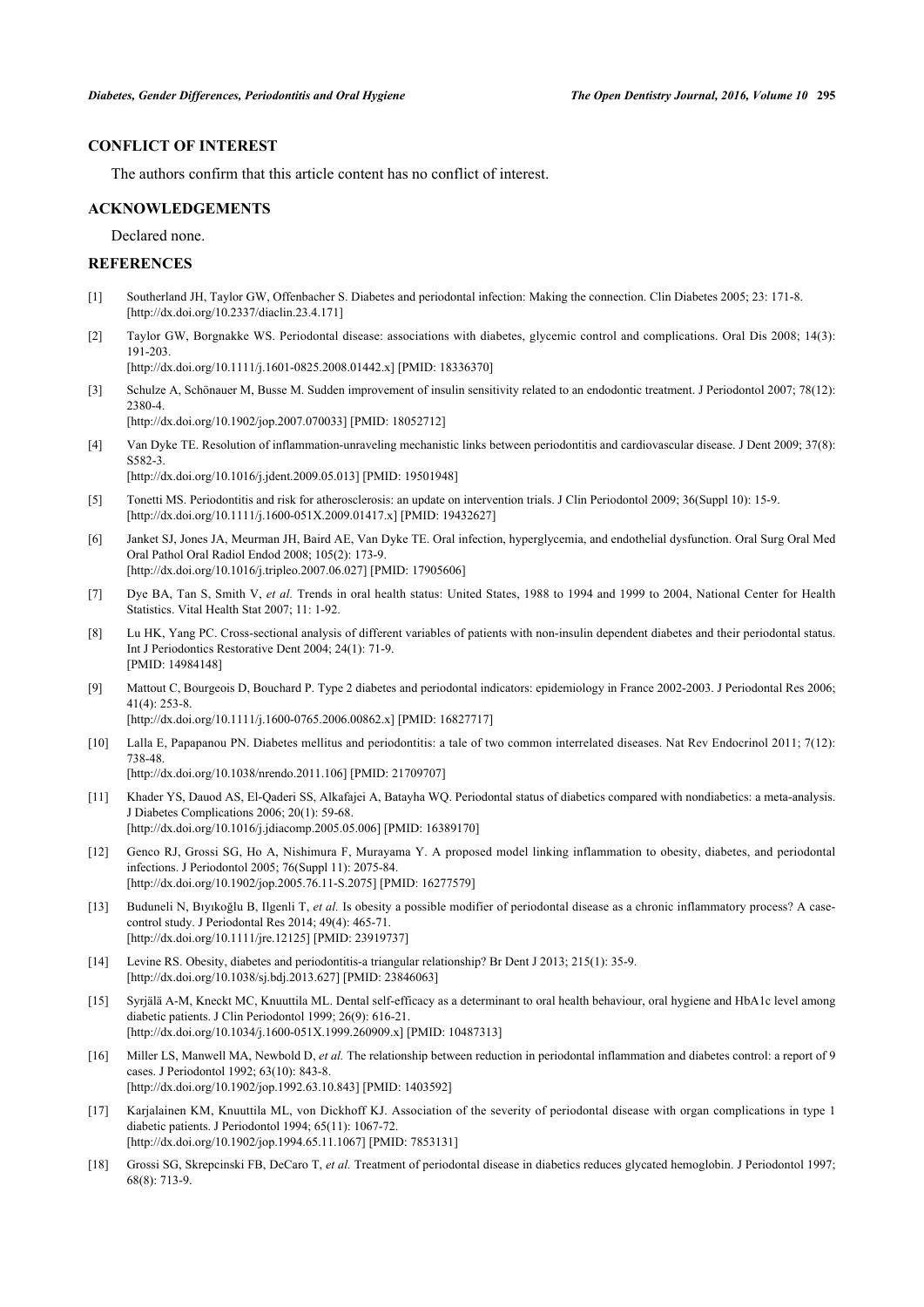#### **296** *The Open Dentistry Journal, 2016, Volume 10 Schulze and Busse*

[\[http://dx.doi.org/10.1902/jop.1997.68.8.713](http://dx.doi.org/10.1902/jop.1997.68.8.713)] [PMID: [9287060\]](http://www.ncbi.nlm.nih.gov/pubmed/9287060)

- <span id="page-9-0"></span>[19] Taylor GW. Periodontal treatment and its effects on glycemic control: a review of the evidence. Oral Surg Oral Med Oral Pathol Oral Radiol Endod 1999; 87(3): 311-6. [\[http://dx.doi.org/10.1016/S1079-2104\(99\)70214-3\]](http://dx.doi.org/10.1016/S1079-2104(99)70214-3) [PMID: [10102591](http://www.ncbi.nlm.nih.gov/pubmed/10102591)]
- <span id="page-9-1"></span>[20] Albandar JM. Global risk factors and risk indicators for periodontal diseases. Periodontology 2000; 29: 177-206.
- <span id="page-9-2"></span>[21] Pischon N, Heng N, Bernimoulin JP, Kleber BM, Willich SN, Pischon T. Obesity, inflammation, and periodontal disease. J Dent Res 2007; 86(5): 400-9.
	- [\[http://dx.doi.org/10.1177/154405910708600503\]](http://dx.doi.org/10.1177/154405910708600503) [PMID: [17452558](http://www.ncbi.nlm.nih.gov/pubmed/17452558)]
- <span id="page-9-3"></span>[22] Kongstad J, Hvidtfeldt UA, Grønbaek M, Stoltze K, Holmstrup P. The relationship between body mass index and periodontitis in the Copenhagen City Heart Study. J Periodontol 2009; 80(8): 1246-53. [\[http://dx.doi.org/10.1902/jop.2009.080559](http://dx.doi.org/10.1902/jop.2009.080559)] [PMID: [19656024\]](http://www.ncbi.nlm.nih.gov/pubmed/19656024)
- <span id="page-9-4"></span>[23] Ekuni D, Mizutani S, Kojima A, *et al.* Relationship between increases in BMI and changes in periodontal status: a prospective cohort study. J Clin Periodontol 2014; 41(8): 772-8. [\[http://dx.doi.org/10.1111/jcpe.12273](http://dx.doi.org/10.1111/jcpe.12273)] [PMID: [24813869\]](http://www.ncbi.nlm.nih.gov/pubmed/24813869)
- <span id="page-9-5"></span>[24] Prpić J, Kuis D, Glazar I, Ribarić SP. Association of obesity with periodontitis, tooth loss and oral hygiene in non-smoking adults. Cent Eur J Public Health 2013; 21(4): 196-201. [PMID: [24592723\]](http://www.ncbi.nlm.nih.gov/pubmed/24592723)
- <span id="page-9-6"></span>[25] Johannsen A, Rydmark I, Söder B, Asberg M. Gingival inflammation, increased periodontal pocket depth and elevated interleukin-6 in gingival crevicular fluid of depressed women on long-term sick leave. J Periodontal Res 2007; 42(6): 546-52. [\[http://dx.doi.org/10.1111/j.1600-0765.2007.00980.x\]](http://dx.doi.org/10.1111/j.1600-0765.2007.00980.x) [PMID: [17956468](http://www.ncbi.nlm.nih.gov/pubmed/17956468)]
- [26] Saletu A, Pirker-Frühauf H, Saletu F, Linzmayer L, Anderer P, Matejka M. Controlled clinical and psychometric studies on the relation between periodontitis and depressive mood. J Clin Periodontol 2005; 32(12): 1219-25. [\[http://dx.doi.org/10.1111/j.1600-051X.2005.00855.x](http://dx.doi.org/10.1111/j.1600-051X.2005.00855.x)] [PMID: [16268998](http://www.ncbi.nlm.nih.gov/pubmed/16268998)]
- <span id="page-9-7"></span>[27] Rosania AE, Low KG, McCormick CM, Rosania DA. Stress, depression, cortisol, and periodontal disease. J Periodontol 2009; 80(2): 260-6. [\[http://dx.doi.org/10.1902/jop.2009.080334](http://dx.doi.org/10.1902/jop.2009.080334)] [PMID: [19186966\]](http://www.ncbi.nlm.nih.gov/pubmed/19186966)
- <span id="page-9-8"></span>[28] Handron DS, Leggett-Frazier NK. Utilizing content analysis of counseling sessions to identify psychosocial stressors among patients with type II diabetes. Diabetes Educ 1994; 20(6): 515-20. [\[http://dx.doi.org/10.1177/014572179402000609\]](http://dx.doi.org/10.1177/014572179402000609) [PMID: [7851265](http://www.ncbi.nlm.nih.gov/pubmed/7851265)]
- <span id="page-9-9"></span>[29] Engum A, Mykletun A, Midthjell K, Holen A, Dahl AA. Depression and diabetes: a large population-based study of sociodemographic, lifestyle, and clinical factors associated with depression in type 1 and type 2 diabetes. Diabetes Care 2005; 28(8): 1904-9. [\[http://dx.doi.org/10.2337/diacare.28.8.1904\]](http://dx.doi.org/10.2337/diacare.28.8.1904) [PMID: [16043730](http://www.ncbi.nlm.nih.gov/pubmed/16043730)]
- <span id="page-9-10"></span>[30] Deshpande K, Jain A, Sharma R, Prashar S, Jain R. Diabetes and periodontitis. J Indian Soc Periodontol 2010; 14(4): 207-12. [\[http://dx.doi.org/10.4103/0972-124X.76917](http://dx.doi.org/10.4103/0972-124X.76917)] [PMID: [21731243\]](http://www.ncbi.nlm.nih.gov/pubmed/21731243)
- <span id="page-9-11"></span>[31] Alcouffe F. Oral hygiene behavior: differences between men and women. Clin Prev Dent 1989; 11(3): 6-10. [PMID: [2605860\]](http://www.ncbi.nlm.nih.gov/pubmed/2605860)
- <span id="page-9-12"></span>[32] Strauss SM, Stefanou LB. Interdental cleaning among persons with diabetes: relationships with individual characteristics. Int J Dent Hyg 2014; 12(2): 127-32. [\[http://dx.doi.org/10.1111/idh.12037](http://dx.doi.org/10.1111/idh.12037)] [PMID: [23790179\]](http://www.ncbi.nlm.nih.gov/pubmed/23790179)
- <span id="page-9-13"></span>[33] Tseveenjav B, Suominen AL, Vehkalahti MM. Oral health-related behaviours among dentate adults in Finland: findings from the Finnish Health 2000 Survey. Eur J Oral Sci 2012; 120(1): 54-60. [\[http://dx.doi.org/10.1111/j.1600-0722.2011.00925.x\]](http://dx.doi.org/10.1111/j.1600-0722.2011.00925.x) [PMID: [22288921](http://www.ncbi.nlm.nih.gov/pubmed/22288921)]
- <span id="page-9-14"></span>[34] Skorupka W, Zurek K, Kokot T, *et al.* Assessment of oral hygiene in adults. Cent Eur J Public Health 2012; 20(3): 233-6. [PMID: [23285527\]](http://www.ncbi.nlm.nih.gov/pubmed/23285527)
- <span id="page-9-15"></span>[35] Desvarieux M, Schwahn C, Völzke H, *et al.* Gender differences in the relationship between periodontal disease, tooth loss, and atherosclerosis. Stroke 2004; 35(9): 2029-35. [\[http://dx.doi.org/10.1161/01.STR.0000136767.71518.36](http://dx.doi.org/10.1161/01.STR.0000136767.71518.36)] [PMID: [15256677](http://www.ncbi.nlm.nih.gov/pubmed/15256677)]
- <span id="page-9-16"></span>[36] Karikoski A, Ilanne-Parikka P, Murtomaa H. Oral self-care and periodontal health indicators among adults with diabetes in Finland. Acta Odontol Scand 2001; 59(6): 390-5. [\[http://dx.doi.org/10.1080/000163501317153257\]](http://dx.doi.org/10.1080/000163501317153257) [PMID: [11831490](http://www.ncbi.nlm.nih.gov/pubmed/11831490)]
- <span id="page-9-17"></span>[37] Merchant A, Pitiphat W, Douglass CW, Crohin C, Joshipura K. Oral hygiene practices and periodontitis in health care professionals. J Periodontol 2002; 73(5): 531-5.
	- [\[http://dx.doi.org/10.1902/jop.2002.73.5.531](http://dx.doi.org/10.1902/jop.2002.73.5.531)] [PMID: [12027256\]](http://www.ncbi.nlm.nih.gov/pubmed/12027256)
- <span id="page-9-18"></span>[38] Merchant AT, Pitiphat W, Rimm EB, Joshipura K. Increased physical activity decreases periodontitis risk in men. Eur J Epidemiol 2003; 18(9): 891-8.

[\[http://dx.doi.org/10.1023/A:1025622815579\]](http://dx.doi.org/10.1023/A:1025622815579) [PMID: [14561049](http://www.ncbi.nlm.nih.gov/pubmed/14561049)]

<span id="page-9-19"></span>[39] Wakai K, Kawamura T, Umemura O, *et al.* Associations of medical status and physical fitness with periodontal disease. J Clin Periodontol 1999; 26(10): 664-72.